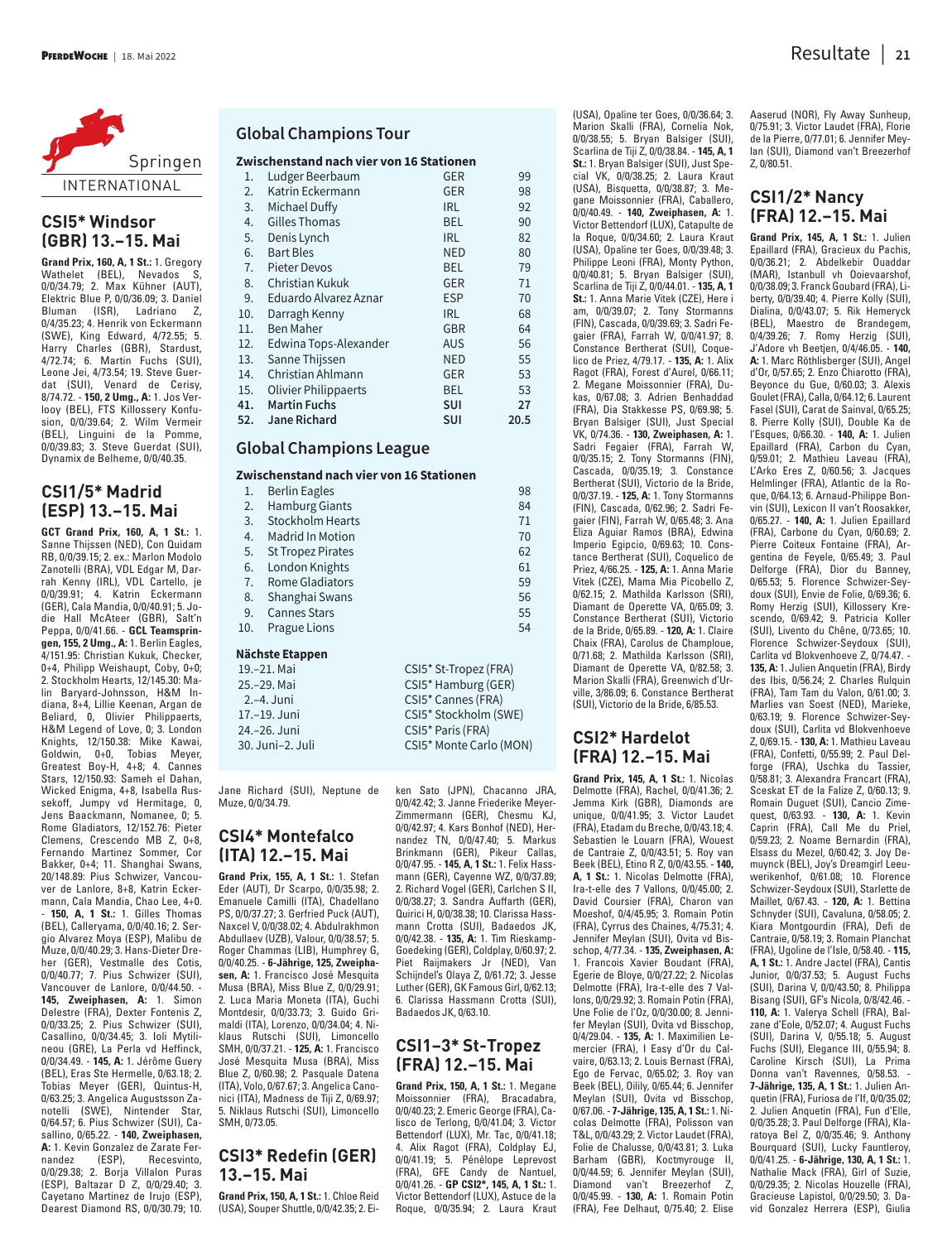Hoy, 0/0/30.58; 9. Olivier Bujard (SUI), Q-Unique S Z, 0/el. - **125, A:** 1. Matthieu Schmitt (FRA), Liberty de Flevy Z, 0/58.09; 2. Stephanie Hennequin (FRA), Venezia Denfer, 0/61.23; 3. David Gonzalez Herrera (ESP), Giulia Hoy, 0/62.53; 9. Christian Tardy (SUI), Grain d'Amour, 0/68.63.

# **CSI1/2\* Nîmes (FRA) 11.–15. Mai**

**Grand Prix, 145, A, 1 St.:** 1. Tom Favede (FRA), Caprice de l'Abbaye, 0/0/43.26; 2. Stephane Darre (FRA), Austin Coeur Volant, 0/0/44.69; 3. Laurent Calcus (FRA), Beleen Dream, 0/0/48.02; 4. Mehdi Hamiche (FRA), Marzella d'Heyboght, 0/0/42.84; 5. Primitivo Nieves Zorrilla (ESP), Mandoro P, 0/4/48.43. - **140, Zweiphasen, A:** 1. Lalie Saclier (FRA), J'Adore, 0/0/37.85; 2. Eric Muhr (FRA), Narena Z, 0/0/38.65; 3. Charlotte Barbey (SUI), Cardoso, 0/0/38.81. - **140, A:** 1. Romane Michelet (FRA), Cassina Z, 0/63.72; 2. Jerome Debas Montagner (FRA), Crackboy de Peyraud, 0/66.51; 3. Lucas Fournier (FRA), Enjoy Blue, 0/67.03; 5. Charlotte Barbey (SUI), Cardoso, 0/68.32. - **135, A:** 1. Stanislas de Malet (FRA), Enjoy du Grasset, 0/73.98; 2. Lalie Saclier (FRA), J'Adore, 0/75.47; 3. Benjamin Negron (FRA), Easyblue des Boleros, 0/75.91; 6. Charlotte Barbey (SUI), Isa Tella, 0/82.19. - **130, A:** 1. Joyce Bastien Lachaise (FRA), Uno du Mourau, 0/62.86; 2. Lucas Fournier (FRA), Dionysos de Riverland, 0/63.42; 3. Kenneth Favre (SUI), Uzel du Moulin, 0/67.60; 7. Charlotte Barbey (SUI), Balou's Bijou N, 0/69.52. - **130, A:** 1. Lucas Fournier (FRA), Dionysos de Riverland, 0/64.28; 2. Geoffroy Martinez (FRA), Dentleman, 0/66.91; 3. Jasmine Rezzonico (SUI), Vitamine de Boissy, 0/67.12. - **125, A, 1 St.:** 1. Eva Rey (MON), Urany des Balmes, 0/0/38.42; 2. Margret Tangerino (FRA), Cornet Amour, 0/4/40.22; 3. Celine Nebout (FRA), Brio de Moens, 0/10/59.19; 6. Vanessa Rezzonico (SUI), Ulloa du Moment, 1/81.49. - **120, A:** 1. Vanessa Rezzonico (SUI), Ulloa du Moment, 0/59.12; 2. Marine Fontanelle (FRA), Trophee des Dunes, 0/60.95; 3. Clara Moncheney (FRA), Taiga des Isles, 0/62.66.

#### **CSN Westergellersen (GER) 12.–15. Mai**

**135, A:** 1. Marcel Buchheim (GER), Newton, 0/60.08; 3. Andreas Erni (SUI), Babouchka de l'Epine, 0/62.81. - **125, Stil:** 1. Dania Koop (GER), Harvard, 8.3; 3. Andreas Erni (SUI), Akazienhofs Charakta, 8.1. - **115, Stil:** 1. Julia Plate (GER), Madjick, 8.7; 5. Andreas Erni (SUI), Akazienhofs Charakta, 8.1. - **105, Stil:** 1. Josch Löhden (GER), Light Up E, 8.4; 2. Andreas Erni (SUI), Lanturo, 8.2. - **95, Stil:** 1. Andreas Erni (SUI), Lanturo, 8.6.

### **Nachtrag CSIO3\* Mannheim (GER)**

**Grand Prix, 160, A, 1 St.:** 1. André Thieme (GER), DSP Chakaria, 0/0/37.44; 2. Jörne Sprehe (GER), Hot Easy, 0/0/39.17; 3. Julia Houtzager-Kayser (AUT), High Five, 0/0/40.20; 4. Timo Beck (GER), Mirabel v. Oudevelhoeve, 0/0/40.49; 5. René Tebbel (UKR), Good Morning B, 0/4/38.35; 6.

Niklaus Schurtenberger (SUI), Silver Shine, 1/77.54. - **140, A:** 1. Richard Vogel (GER), Carlchen S, 0/56.41; 2. Henrik Griese (GER), Zinordanos, 0/60.85; 3. Sophie Hinners (GER), Grode Deern, 0/61.09; 4. Niklaus Schurtenberger (SUI), C-Steffra, 0/61.71. - **Youngster-Tour, Final, 145, A, 1 St.:** 1. Marc Bettinger (GER), Jackson F, 0/0/40.85; 2. Bas Moerings (NED), Jesther, 0/0/41.62; 3. Patrick Lam (HKG), Lopez One, 0/0/42.08; 7. Alain

NATIONAL

Jufer (SUI), Dark Grey MM, 0/0/43.89.

# **Marsens FR 14./15. Mai**

**N 140, A, 1 St.:** 1. Numa Studer (Delémont), Harod CH, 0/0/41.78; 2. Géraldine Straumann (Riehen), Qualoma Z, 0/0/42.25; 3. Andri von Ballmoos (Dättlikon), Kardina Dwerse Hagen, 0/4/39.53; 4. Aurélie Rytz (Crans-près-Céligny), Vodka de Hus Z, 0/4/43.89; 5. Noah Keller (Lossy), Paul Walker, 0/8/42.84. - **R/N 135, A:** 1. Alexandra Amar (Begnins), Lyon vd Plataan, 0/58.71; 2. Noah Keller (Lossy), Julia's Diamond Princess, 0/59.67; 3. Aurélie Rytz (Crans-près-Céligny), Vodka de Hus Z, 0/61.28; 4. Numa Studer (Delémont), Harod CH, 0/63.11; 5. Thibaut Keller (Lossy), Imperial Tou Tou, 0/64.34. - **R/N 130, Zweiphasen, A:** 1. Joanna Szabo (Corcelles), Manga du Chêne CH, 0/0/36.71; 2. Noah Keller (Lossy), Paul Walker, 0/0/37.77; 3. Zoé Brunet (Grandvaux), D'Touch d'Orval, 0/0/38.18; 4. Joana Schildknecht (Eggersriet), Nadal C, 0/0/38.28; 5. Thibaut Keller (Lossy), Filomene du Sart, 0/0/38.79. - **R/N 125, A:** 1. Nikita Gavin (Villars-Ste-Croix), Obora's Sugar Babe, 0/57.95; 2. Margault Blanchard<br>(Lausanne). Clabautermann P. Clabautermann 0/59.32; 3. Sohane Desarzens (Bulle), Fabio XII, 0/60.14; 4. Jeanne Paradis (Vuadens), London's Kuronia, 0/60.35; 5. Antea Simlesa (Corminboeuf), Tic Tac de la Pomme Z, 0/60.91. - **R/N 125, A:** 1. Lia Schori (Villars-Mendraz), Chamonix II, 0/64.52; 2. Léopold Rapin (Lutry), Facette, 0/65.38; 3. Elise Rouvière (Cerniat), Jeronimus B, 0/65.56; 4. Bryan Yerly (Dompierre), Qasim du Chêne CH, 0/66.56; 5. Celestina Rhyner (Pfäffikon), No Limit de la Pomme, 0/66.62. - **R/N 120, Zweiphasen, A:** 1. Léa Clément (Bulle), Oklahoma vh Waterschoot Z, 0/0/29.54; 2. Leony Seitz (Diepoldsau), Diandra B, 0/0/30.80; 3. Thibault Christen (La Chaux-de-Fonds), Catia von Hof CH, 0/0/33.14; 4. Charlotte van Wesel (La Croix), Devil's First Sexy Zet Z, 0/0/33.16; 5. Nikita Gavin (Villars-Ste-Croix), Obora's Sugar Babe, 0/0/33.32. - **R/N 115, Zweiphasen, A:** 1. Leony

Seitz (Diepoldsau), Cargana, 0/0/28.09; 2. Léona Dillner (Paudex), Eden White de Glain, 0/0/28.48; 3. Laetitia Charbonnaz (Troinex), Eddycaprice Painbenit, 0/0/29.07; 4. Thibault Christen (La Chaux-de-Fonds), Ganove, 0/0/29.28; 5. Rémy Jeunet (Kerzers), Qatana van't Molenveld, 0/0/29.41. - **R/N 115, Zweiphasen, A:** 1. Chloé Sudan (Morlon), Nutens de Mazure, 0/0/28.16; 2. Anina Egli (Kirchberg), Escada XVII, 0/0/28.86; 3. Charlotte van Wesel (La Croix), Devil's First Sexy Zet Z, 0/0/29.13; 4. Tara Rebecca Randin (Valeyres-sous-Montagny), Star Beat, 0/0/29.37; 5. Julie Guillet (Orsonnens), Macao d'en Riaux CH, 0/0/29.45. - **R/N 110, A:**

1. Elsa Krattinger (Corminboeuf), Blackjack du Dombief, 0/54.93; 2. Jeanne Sottas (Riaz), Balzane du Feu, 0/56.22; 3. Léonie Alessandra Pelloni (Ecublens), El Jam Coill, 0/58.67; 4. Léopold Rapin (Lutry), Bise de Linkey, 0/58.82; 5. Leony Seitz (Diepoldsau), Cargana, 0/58.87.

# **Chevenez JU 13.–15. Mai**

**R/N 135, Zweiphasen, A:** 1. Elian Baumann (Rüegsauschachen), Lolita vd Bisschop, 0/0/27.32; 2. Evelyne Bussmann (Ersigen), Lorinon d'Aveline CH, 0/0/29.78; 3. Ken Balsiger (Corcelles), Nikos de Laubry, 0/0/29.80; 4. Sébastien Monin (Chevenez), Corvado von Hof CH, 0/0/29.81; 5. Séverin Hillereau (Corminboeuf), Dark Lady de Beaufour, 0/0/31.13. - **R/N 130, A:** 1. Barbara Schnieper (Seewen), Enfin des Bles, 0/59.16; 2. Sébastien Monin (Chevenez), Corvado von Hof CH, 0/59.69; 3. Barbara Schnieper (Seewen), Elvira des Bles, 0/60.62; 4. Sébastien Monin (Chevenez), Colantus von Hof CH, 0/60.74; 5. Kann Balsiger (Corcelles), Heros du Roumaillard CH, 0/62.75. - **R/N 125, Zweiphasen, A:** 1. Reto Ruflin (Ipsach), Otaquine Z ES, 0/0/35.28; 2. Rudi Wallerbosch (Montana), Nuna du Perchet CH, 0/0/35.30; 3. Arnaud Martin (Bassecourt), Cronos de la Réselle CH, 0/0/35.97; 4. Guillaume Gillioz (St-Léonard), Karnak du Roset CH, 0/0/36.79; 5. Thomas Ogi (Gümligen), Beluga Noir, 0/0/37.03. - **R/N 120, A:** 1. Jade Studer (Delémont), Casalini, 0/56.82; 2. Jacky Studer (Delémont), Galant HCW CH, 0/58.65; 3. Martine Meijer (Le Cerneux-Veusil), Bamaco CH, 0/58.68; 4. Laurence Schneider-Leuba (Fenin), Fanette du Temple, 0/59.58; 5. Stéphanie Despont (Echallens), Cality, 0/60.36. - **R/N 115, Zweiphasen, A:** 1. Léane Droxler (Dombresson), Larix du Soufflet CH, 0/0/27.80; 2. Lory Yerly (Pleigne), Radieuse du Peca CH, 0/0/28.20; 3. Shanel Burkhart (Fenin), Calico Bay B Z, 0/0/28.44; 4. Olympe Berger (Moutier), Pecheresse de St Germain CH, 0/0/28.57; 5. Jérôme Beuret (Porrentruy), Lollister CH, 0/0/29.44. - **R/N 110, A:** 1. David Landheer (Düdingen), Cassun, 0/54.31; 2. Jean-Pierre Cattin (Courrendlin), Chouchou de la Réselle CH, 0/57.40; 3. Louise Lonchampt (Saignelégier), Rhea des Hauts Monts CH, 0/57.47; 4. Fabienne Ghirardin (Ins), Cas vom Gwick, 0/57.67; 5. Lory Yerly (Pleigne), Radieuse du Peca CH, 0/57.71. - **R/N 105, Zweiphasen, A:** 1. Manon Probst (Courrendlin), Camaro di Filou CH, 0/0/29.38; 2. Jessica Etter (Evilard), Vidocq Morinda, 0/0/29.90; 3. Coline Martins (Boncourt), Reinette de Milandre CH, 0/0/31.03; 4. Jana Gassner (Port), Funky de Lauteret, 0/0/32.00; 5. Nolwenn Tschäppät (Les Bois), Contessa XVIII CH, 0/0/33.26. - **R/N 100, A:** 1. Sabrina Schaub (Delémont), Graphita II CH, 0/50.85; 2. Stefan Rychen (Basel), Fame TCE, 0/54.23; 3. Sébas tien Monin (Chevenez), Copy for me de la Velle CH, 0/55.36; 4. Sebastian Leiggener (Wallbach), Cortice du Pre Mo CH, 0/55.58; 5. Myriam Huber (Basel), Spartalia Z, 0/56.17. - **B 100, Stil, A:** 1. Mike Smits (Chevenez), For Love de la Velle CH, 79/58.81; 2. Andie Roth (Courfaivre), Uhland, 77/67.03; 3. Léa Humbert-Droz (Lignières), Nina des Baumes CH, 76/61.61; 4. Maiwen Aeby (Cormoret), Best de l'O, 76/63.18; 5. Léa Bugnon (Biel), Calypso des Hauts Monts, 76/63.25. - **B 100, Stil, A:** 1. Alessio Ren (Moutier), Kyra VIII, 77/60.24; 2. Adélia Oliveira Henriques (St-Imier), Lucky Strike VII, 76/61.47; 3. Inès Chorao (Villeret), Ilona II, 75/57.18; 4. Romaine Borruat (Bassecourt), Cilina, 74/63.13; 5. Angéle Christ (Corcelles), Ballyengland Clark, 73/56.18. - **B 75, Zweiphasen, A:** 1. Eloé Isler (Mont-Soleil), Apache de la Tannerie, 0/0/27.76; 2. Isis Henzelin (Porrentruy), Coeur d'Avril du Filou CH, 0/0/31.72; 3. Chloé Tendon (Courfaivre), Titane du Bouly, 0/0/32.45; 4. Noé Jubin (Rocourt), Reality du Courtils CH, 0/0/32.78; 5. Mike Smits (Chevenez), Carrera Z II, 0/0/33.63. -**FM/HF3, 90, Zweiphasen, A:** 1. Andreina Zimmermann (Kerzers), Huckleberry II CH, 0/0/32.70; 2. Laura Odiet (Bourrignon), Jazzy de la Burgis CH, 0/0/41.68; 3. Carola Spring (Jeuss), Vinn CH, 0/4/37.39; 4. Sandrine Beuret (Le Bémont), 4/51.56; 5. Tania Ganguillet (Cormoret), Volt des Crets CH, 4/52.50. - **90, A:** 1. Andreina Zimmermann (Kerzers), Huckleberry II CH, 0/60.71; 2. Tania Ganguillet (Cormoret), Volt des Crets CH, 0/62.79; 3. Laura Odiet (Bourrignon), Jazzy de la Burgis CH, 0/72.30; 4. Christelle Beuchat (Boécourt), Don Juan XII CH, 0/79.29; 5. Carola Spring (Jeuss), Vinn CH, 8/63.76. - **FM/HF2, 80, Zweiphasen, A:** 1. Sara Mosset (Cernier), Narnia VI CH, 0/0/30.08; 2. Regula Vögtlin (Ramiswil), Hidalgo XXVII CH, 0/0/32.61; 3. Sara Frésard (Muriaux), Gala III CH, 0/0/36.38; 4. Sandrine Beuret (Le Bémont), Leonie XI CH, 0/4/31.81; 5. Michèle Ehrenbogen (Reigoldswil), Tamina XV CH, 4/56.09. - **80, A:** 1. Sara Mosset (Cernier), Narnia VI CH, 0/60.73; 2. Sandrine Beuret (Le Bémont), Leonie XI CH, 0/61.08; 3. Sara Frésard (Muriaux), Gala III CH, 0/61.75; 4. Carola Spring (Jeuss), Charlie V CH, 0/63.27; 5. Regula Vögtlin (Ramiswil), Hidalgo XXVII CH, 0/65.06. - **FM/HF1, 70, Zweiphasen, A:** 1. Bertrand Maitre (Saignelégier), Bip Bip IV CH, 0/0/35.30; 2. Regula Haefeli (Matzendorf), Lorizon de la Tine CH, 4/54.77; 3. Nicole Scherer (Matzendorf), Helion CH, 8/55.44; 4. Louise Lonchampt (Saignelégier), Chicco IX CH, 12/72.93. - **70, A:** 1. Regula Haefeli (Matzendorf), Lorizon de la Tine CH, 0/64.54; 2. Bertrand Maitre (Saignelégier), Bip Bip IV CH, 0/69.05; 3. Louise Lonchampt (Saignelégier), Chicco IX CH, 4/73.55; 4. Nicole Scherer (Matzendorf), Helion CH, 4/78.08.

# **Basel Schänzli 12.–15. Mai**

**R/N 130, A, 1 St.:** 1. Timo Heiniger (Stein), Feeling des Fontaines, 0/0/31.81; 2. Andreas Hugener (Ober ägeri), Iron Sky CH, 0/0/32.17; 3. Felix Graf (Bättwil), Ulpi N de Brekka, 0/0/32.85; 4. Werner Muff (Seuzach), Magie vh Laageind, 0/0/32.94; 5. Dominique Zbinden (Seewen), Othello vom Eigen CH, 0/0/34.25. - **R/N 130, A:** 1. Timo Heiniger (Stein), Djiano des Tours, 0/62.15; 2. Felix Graf (Bättwil), Ulpi N de Brekka, 0/62.96; 3. Andreas Hugener (Oberägeri), Iron Sky CH, 0/64.75; 4. Timo Heiniger (Stein), Don III, 0/64.81; 5. Nicola Strube (Stein), Irinthos, 0/64.93. - **R/N 125, A:** 1. Cynthia Wigger (Hochdorf), Schorse, 0/54.02; 2. Nathalie Straubinger (Schlieren), Condor E, 0/54.42; 3. Daniel Zurmühle (Beromünster), Quintane, 0/55.88; 4. Fabienne Schärli (Hochdorf), Halleluja, 0/57.44; 5. Selina Betge (Biel-Benken), Ragrusa vom Eigen CH, 0/57.50. - **R/N 120, Zweiphasen, A:** 1. Cynthia Wigger (Hochdorf), Schorse, 0/0/38.81; 2. Felix Graf (Bättwil), Gianna VIII, 0/0/41.53; 3. Andreas Rohner (Münsingen), Freccia de Coco, 0/0/42.11; 4. Fanny Frei (Court), Cattaronda Vautenaivre CH, 0/0/42.85; 5. Daniela Wüthrich (Münchenstein), Amayumi de Mars, 0/0/43.64. - **R/N 120, A:** 1. Janine Schlatter (Zetzwil), Velvet Pearl CH, 0/64.94; 2. Daniel Bürki (Oberdiessbach), Kleiner Clooney, 0/65.78; 3. Daniela Wüthrich (Münchenstein), Amayumi de Mars, 0/65.94; 4. Nicola Strube (Stein), Irinthos, 0/66.38; 5. Loris Mall (Reinach), Impressive Rose, 0/69.73. - **R/N 115, Zweiphasen, A:** 1. Daniel Bürki (Oberdiessbach), Kleiner Clooney, 0/0/32.73; 2. Michael Zürcher (Retschwil), Casdino KBS CH, 0/0/33.81; 3. Maya Friedlim (Zunzgen), Livexus Z, 0/0/34.32; 4. Nadine<br>Flubacher (Arisdorf). Casalita. (Arisdorf), 0/0/34.49; 5. Mike Zurbrügg (Biel-Benken), Earl Pery's Caro CH, 0/0/34.56. - **R/N 115, A:** 1. Salome Lüdi (Biel-Benken), Super Rosi CH, 0/61.62; 2. Moreno Pichierri (Seon), Van Gogh de l'Ill, 0/64.42; 3. Corinne Hofmann (Reinach), Tic Tac Boy du Bigoud CH, 0/65.36; 4. Lea Hüsler (Ri ckenbach), Ashley WE CH, 0/65.94; 5. Joëlle von Burg (Laupersdorf), L.A. Payot, 0/66.75. - **R/N 110, Zweiphasen, A:** 1. Salome Lüdi (Biel-Benken), Super Rosi CH, 0/0/35.58; 2. Lena Hunkeler (Altishofen), Kadresse van't Krekenhof, 0/0/35.67; 3. Lea Hüsler (Rickenbach), Ashley WE CH, 0/0/37.12; 4. Vreni Gogel (Bubendorf), Liverpool V, 0/0/38.20; 5. Urs Gass (Rothenfluh), Newir, 0/0/38.42. - **R/N 110, A:** 1. Roger Wenger (Aesch), Lar go von Büren CH, 0/55.06; 2. Daniela Wüthrich (Münchenstein), Kranitha HCW CH, 0/57.73; 3. Stephanie Senn (Biel-Benken), Heartbreaking Z, 0/59.91; 4. Timo Heiniger (Stein), Crocodile Rock N, 0/59.99; 5. Jan Schneider (Pratteln), Challenger dela Cense, 0/61.17. - **R/N 105, Zweiphasen, A:** 1. Silvan Bucher (Oberkirch), Crisana von Hof CH, 0/0/34.88; 2. Lars Vogt (Diemerswil), Oquina, 0/0/35.57; 3. Timo Heiniger (Stein), Crocodile Rock N, 0/0/35.67; 4. Jan Schneider (Pratteln), Abild, 0/0/36.54; 5. Sabine Wyss (Gunzwil), Tara Athletic CH, 0/0/36.71. - **R/N 105, A:** 1. Désirée Kolb (Therwil), Malaguena Sal, 0/56.50; 2. Saskia Aida Umbricht (Auenstein), Cadello, 0/58.02; 3. Gabrielle Ringquist (Oberwil), Golden Cherry, 0/59.91; 4. Riana Aebersold (Zielebach), Balou's Best Girl of Moonlight CH, 0/60.11; 5. Stephanie Senn (Biel-Benken), Gessie de la Cense, 0/60.20. - **R/N 100, Zweiphasen, A:** 1. Sibylle Schwyzer-Wälchli (Hofstetten), Luna SR CH, 0/0/28.96; 2. Claudia Stettler (Zell), Ture AF Oestra Hult, 0/0/32.93; 3. Sophie Kornicker (Oberwil), Joyce, 0/0/33.17; 4. Valentine Grüninger (Bern), Laguna Beach B, 0/0/33.56; 5. Stephanie Senn (Biel-Benken), Gessie de la Cense, 0/0/33.83. - **B/R 95, A:** 1. Anja Lüthi (Werentzhouse), Cas tello VII, 0/51.43; 2. Sabrina Fischer (Biel-Benken), Fatinitza, 0/55.08; 3. Thomas Bellmont (Rombach), Canopus E, 0/55.93; 4. Laura Wyser (Seon), Madox AG, 0/56.07; 5. Selina Betge (Biel-Benken), Niria CH, 0/57.28. - **B/R 90, Zweiphasen, A:** 1. Sabrina Fischer (Biel-Benken), Fatinitza, 0/0/32.42; 2.

Lucia Sitton (Allschwil), Flipper de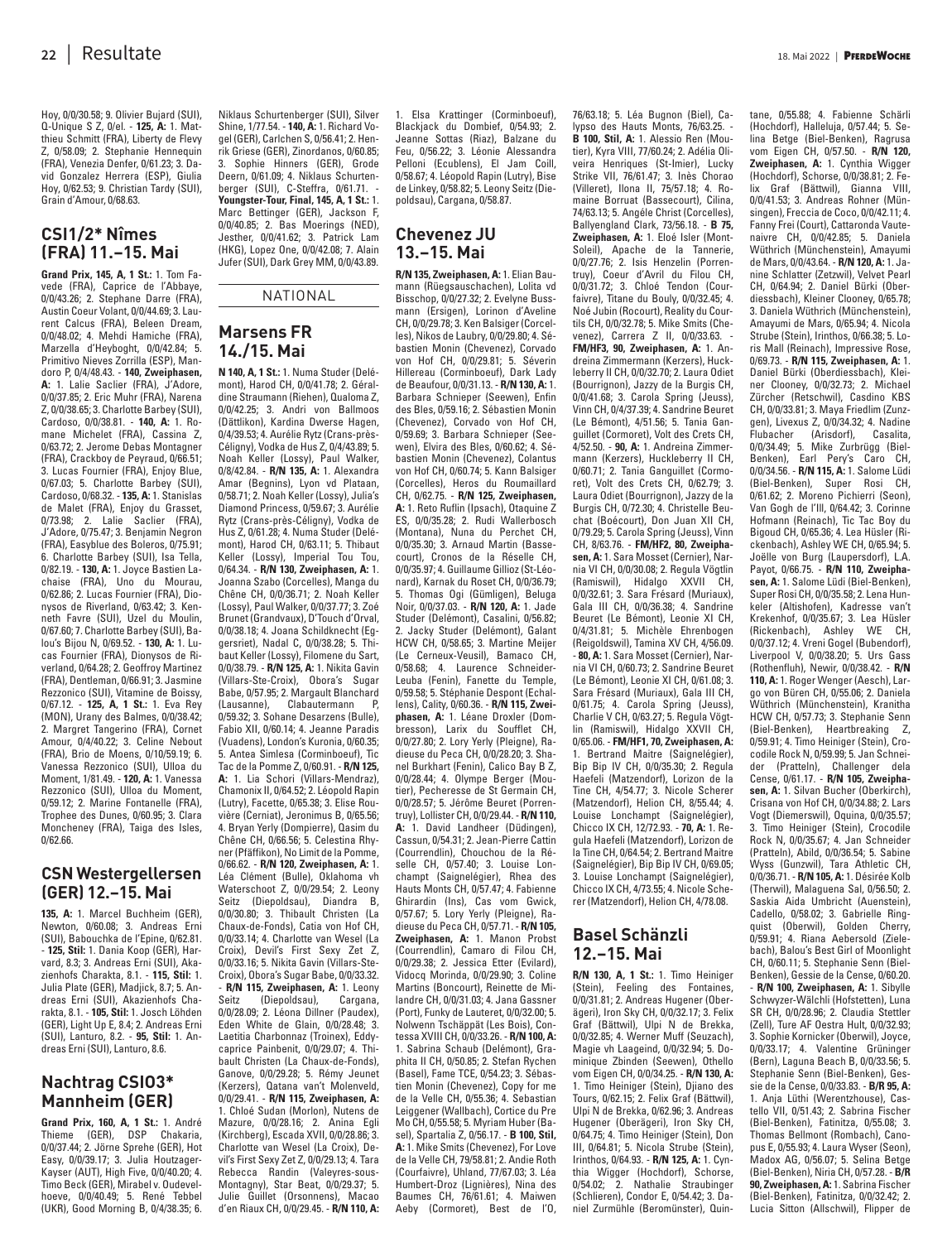Quincey, 0/0/36.91; 3. Laura Wyser (Seon), Madox AG, 0/0/37.58; 4. Céline Dietrich (Zullwil), Dame de Coeur II CH, 0/0/40.15; 5. Amelia Jordi (Basel), Obora's Crazy Boy, 0/0/40.16. - **B 70, Zweiphasen, A:** 1. Paula Berthold (Arlesheim), Popeye Wijngaardh Z, 0/0/34.29; 2. Marius Frei (Aarwangen), Carlo TH., 0/0/36.10; 3. Manuela Oser (Schönenbuch), Honoria PBM CH, 0/0/37.54; 4. Milena Huber (Rickenbach), Chico Borena Fluswiss CH, 0/0/37.82; 5. Laura Beyeler (Rünenberg), Zarko, 0/0/39.00. - **B 70, Idealzeit, A:** 1. Isabelle Fernandez (Hölstein), Quel Bonheur CH, 0/76.05; 2. Nadine Jost (Breitenbach), Hoerby II, 0/75.42; 3. Laura Fux (Bubendorf), Hadley, 0/76.76; 4. Tobias Hirschi (Sissa ch), Apaloosa II, 0/75.20; 5. Milena Huber (Rickenbach), Chico Borena Fluswiss CH, 0/76.96.

## **Giubiasco TI 14./15. Mai**

**R/N 130, Zweiphasen, A:** 1. Othmar Stähli (Flums), Shes a Tomboy, 0/0/39.20; 2. Fabia Scola Pinto (Hausen am Albis), Como IV, 0/4/36.76; 3. Sabrina Crotta (Giubiasco), Bella Balou II, 0/4/39.46; 4. Bixio Ambrosini (Grono), Whoppy, 4/54.05; 5. Sabrina Crotta (Giubiasco), Demantur de Muze Z, 4/55.27. - **R/N 120, Punktespringen, A:** 1. Othmar Stähli (Flums), Shes a Tomboy, 65/50.93; 2. Annemarie Hächler (Hittnau), Quinta la Belle, 65/52.77; 3. Rino Stähli (Flums), Carlsson II, 65/53.40; 4. Sabrina Crotta (Giubiasco), Joker Blue, 65/59.43; 5. Daniela Cavanna (Chiggiogna), Fairy Lady T CH, 65/60.62. - **R/N 120, A:** 1. Lotta Gomez de Zamora Edwards (Agnuzzo), Candela XIV, 0/70.29; 2. Fabia Scola Pinto (Hausen am Albis), Como IV, 0/78.77; 3. Luana Sidler (Ottenbach), Surprise, 0/81.41; 4. Sofia Colombo (Gudo), Dalido, 0/82.29; 5. Othmar Stähli (Flums), Shes a Tomboy, 4/72.82. - **R/N 110, A:** 1. Manuel Pinto (Hausen am Albis), Luimstra's Lieverd, 0/51.27; 2. Rachele Cieslakiewicz (Quinto), Suspect DK Z, 0/59.25; 3. Miriam Marchetti (Airolo), S.M. Adelaide CH, 0/62.66; 4. Luana Sidler (Ottenbach), Surprise, 0/63.72; 5. Silvia Gianetti (Gnosca), Blackjack de la Cense, 0/64.55. - **R/N 110, A:** 1. Laura Moretti (Caslano), Celatrice, 0/51.40; 2. Jacopo Bernasconi (Castel San Pietro), Contekyra Flying, 0/56.99; 3. Aurora Luana Bergamaschini (Volketswil), Cantor H, 0/59.49; 4. Natalia Wysocka (Bellinzona), Fedora Flying, 0/60.84; 5. Silvia Gianetta (Gnosca), Blackjack de la Cense, 0/61.01. - **R/N 100, A:** 1. Laura Moretti (Caslano), Celatrice, 0/50.03; 2. Paola Puricelli (Genestrerio), HRK Vlinder CH, 0/54.55; 3. Vanessa Vago (Verscio), Astar des Brieres, 0/55.52; 4. Miriam Marchetti (Airolo), Bearway, 0/57.79; 5. Sabrina Pezzali (Monte Carasso), The Best, 0/61.55. - **B/R 100, A:** 1. Samantha Brunschwiler (Riazzino), Conte Flying, 0/57.48; 2. Sandro di Pasquale-Gränacher (Locarno), Franzonie Cece, 0/61.76; 3. Michelle Erdmann (Cavigliano), Cornwall III CH, 0/63.11; 4. Cristina Piceni (Genestrerio), Maia Leva N, 0/64.09; 5. Noëmi Friz (Adliswil), Carrica II, 0/65.80. - **B/R 90, A:** 1. Gloria Turina (Carasso), Brilliant III, 0/56.23; 2. Samantha Brunschwiler (Riazzino), Conte Flying, 0/56.72; 3. Daisy Raveane (Losone), Carolina VII, 0/57.20; 4. Davide Milani (Manno), S.M. Cora CH, 0/57.50; 5. Nicole



#### **Vereinscup**

#### **Rayon Ost**

- 1. RV Werdenberg 12
- 2. RC Biessenhofen 10
- 3. KVR Rorschach 9 4. RC St. Gallen 8
- 5. RV Amriswil 7
- 6. KV Oberrheintal 6
- 7. PSV Balzers 5
- 8. RV Falknis Maienfeld 4
- 9. RC Bodensee Horn 3
- 10. RV Oberriet 2
- 11. KV+RV Engiadina 1
- RV Gonzen 1 and 1 and 1 and 1 and 1 and 1 and 1 and 1 and 1 and 1 and 1 and 1 and 1 and 1 and 1 and 1 and 1 and 1 and 1 and 1 and 1 and 1 and 1 and 1 and 1 and 1 and 1 and 1 and 1 and 1 and 1 and 1 and 1 and 1 and 1 and 1
- 13. RV Glärnisch 0

#### **Fahrcup**

#### **Rayon 3**

| $\mathbf{1}$ . | <b>WPZ Lilienthal</b>    | 12 |
|----------------|--------------------------|----|
| 2 <sub>1</sub> | <b>RV Schaffhausen</b>   | 10 |
| 3.             | Verein Griesbach         | 9  |
| 4.             | <b>RG Thayngen</b>       | 8  |
| 5.             | <b>KV Bülach</b>         |    |
| 6.             | <b>RV Stammheimertal</b> |    |
|                |                          |    |

Pierre Beretta (Losone), Nakyra de Rêve, 0/57.57. - **B/R 90, A:** 1. Alice Nepomuceno (Cadempino), Carlo Liv, 0/63.00; 2. Samantha Brunschwiler (Riazzino), Conte Flying, 0/63.33; 3. Davide Milani (Manno), S.M. Cora CH, 0/63.60; 4. Paola Puricelli (Genes trerio), HRK Vlinder CH, 0/64.92; 5. Nicole Pierre Beretta (Losone), Nakyra de Rêve, 0/65.06.

#### **Werdenberg SG 13.–15. Mai**

**R/N 125, A:** 1. Michèle Tanner-Elsener (Tübach), Fleur Fomia, 0/58.43; 2. Marianne Hauser (Staad), Cosmashiva II, 0/60.35; 3. Sandra Baumgartner (Gossau), Con Voi, 0/60.40; 4. Catrina Arpagaus (Trun), Armani IX CH, 0/60.45; 5. Jennifer Hödl (Altstätten), Dirty Dancing, 0/60.93. - **R/N 120, A:** 1. Jennifer Hödl (Altstätten), Dirty Dancing, 0/57.36; 2. Kiyomi Brauchli (Wuppenau), Kevin III CH, 0/57.47; 3. Roya Saberi (Riedikon), Call me Marilyn, 0/58.59; 4. Marianne Hauser (Staad), Cosmashiva II, 0/59.51; 5. Sheyla Fuchs (Reichenburg), Cascada VIII, 0/59.86. - **R/N 115, Zweiphasen, A:** 1. Angelica Nischelwitzer (Riedt b. Erlen), Top Forever Ivy, 0/0/31.01; 2. Urs Weishaupt (Appenzell), Nero Z, 0/0/31.02; 3. Jacqueline Minder (Eschlikon), Florance III, 0/0/31.18; 4. Marion Fluri (Salez), Alkapone Lady, 0/0/31.91; 5. ex.: Flurina Cavegn (Ilanz), Laventino CH, Karl Leysinger (Thalheim an der Thur), Up Welling, je 0/0/32.28. - **R/N 110, A:** 1. Charlotte Hohl (Herisau), Cendra, 0/53.15; 2. Sarah Seitz (Gais), Shyrah JM, 0/54.23; 3. Martina Guntli (Sennwald), Royal Queen G CH, 0/54.80; 4. Jana Hanimann (Mörschwil), Catoja, 0/54.84; 5. Marion Fluri (Salez), Alkapone Lady, 0/54.88. - **R/N 105, Zweiphasen, A:** 1. Renate Berner (Sennwald), Rascasse CH, 0/0/27.53; 2. Peter Gschwend (Montlingen), Giulia VIII, 0/0/27.99; 3. Claudio Buralli (Lienz), Quintana VI, 0/0/28.11; 4. Riana Keel (Lüchingen), Che Guevara II CH, 0/0/28.13; 5. Peter Bleiker (Altstätten), Fabrice l'Espoir, 0/0/28.24. - **R/N 100, A:** 1. Riana Keel (Lüchingen), Che Guevara II CH, 0/51.56; 2. Samira Keel (Lüchingen), Caitoki, 0/51.63; 3. Selina van den Broek (Mitlödi), Alegrachels K CH, 0/53.45; 4. Peter Bleiker (Altstätten), Goldfinger, 0/53.64; 5. Fabienne Schadegg (Salez), Cara Lolita CH, 0/54.51. - **B/R 95, A:** 1. Arya Schmid (Ettenhausen-Wetzikon), Pikola, 0/53.60; 2. Alessia Contini (Niederbüren), Victor XXII, 0/54.66; 3. Leonie Furrer (Schmerikon), Oblesse van't Dauwhof, 0/55.60; 4. Shona Bühler (Rüthi), Love Dream vom Schlösslihof CH, 0/58.47; 5. Michelle Schütter (Berg), Pippin II, 0/58.83. - **B/R 90, A:** 1. Arya Schmid (Ettenhausen-Wetzikon), Pikola, 0/49.52; 2. Leonie Furrer (Schmerikon), Calle B, 0/54.97; 3. Alessia Contini (Niederbüren), Victor XXII, 0/55.07; 4. Leonie Furrer (Schmerikon), Oblesse van't Dauwhof, 0/55.92; 5. Maxima Schur (Rorschacherberg), Madness R, 0/57.72. - **OKV-Vereinscup, A, 1 St.:** 1. RV Werdenberg, 0/0/68.91: Renate Berner (Sennwald), Chakira's CH, 0, Marion Fluri (Salez), Alkapone Lady, 0/0, Matthias Hutter (Salez), Coeur d'Or CH, 0/0, Sina Schett (Weite), Top Mega Macho CH, 22.25; 2. RC Biessenhofen, 0/0/73.66: Lili Hirsbrunner (Erlen), I'am a Lord WH, 0, Stephanie Röthlisberger (Donzhausen), Vanilla Sky BJK CH, 0/0, Andrina Spindler (Weinfelden), Eole de la Madeleine,

6.5, Sheila Stern (Zihlschlacht), Ecarina, 0/0; 3. KV Rorschach und Umgebung, 0/0/74.90: Nicole Huber (Wittenbach), Qoquin d'Aveline CH, 4, Valerie Jud (Dotnacht), Caccini, 0, Sandra Nauer (Grub), Morena XXI CH, 0/0, Manuela Zürcher (Lömmenschwil), Saverio N CH, 0/0; 4. RC St. Gallen und Umgebung, 0/0/79.33: Melanie Buchegger (Bernhardzell), Shutterfly Flip LL, 0/0, Sara Egloff (Güttingen), Coulito, 4, Viola Lo Giudice (Langrickenbach), Caitano V, 0/0, Julia Menet (Walzenhausen), Kyra vom Almendsberg CH, 0; 5. RV Amriswil, 0/4/74.53: Urs Himmelberger (Oberaach), Ciara's Cooldancer CH, 0, Nadine Schmid (Amriswil), Cynthia IV, 0, Daniela Sennhauser (Zihlschlacht), Giovanny, 0/0, Cheyenne Stadler (Salmsach), Calvin Klein IV, 0/4. - **Einlaufprüfung OKV-Vereinscup, A:** 1. Andreas Zindel-von Salis (Maienfeld), Caladia, 0/52.05; 2. Flurina Caveng (Ilanz), Laventino CH, 0/57.88; 3. Flavia Mattle (Oberriet), Scenny CH, 0/58.27; 4. Roland Thür (Altstätten), Diva VI, 0/58.47; 5. Manuela Zürcher (Lömmenschwil), Saverio N CH, 0/59.30. - **Plauschprüfung:** 1. Trio Vollgas (Jana Räss/Lusimor, Ramon Hutter), 88.48; 2. Top Gun (Hedda Fluri/Zenya, Hendrik Fluri), 96.46; 3. Villa Kunterbunt (Tamara Fässler/Cha Cha Cha, Leoni Fässler), 99.31; 4. Eye of the Tiger (Martina Guntli/Rubi, Noah Vogt), 101.22; 5.Getting Iced (Valentina Stutz/Galaxy, Mauro Neurauter), 105.11.

#### **Inwil LU 13.–15. Mai**

**R/N 120, A, 1 St.:** 1. Fabian Styger (Oberägeri), Guisenyi des Simes, 0/0/31.04; 2. Adi von Euw (Rothen thurm), Olivia vd Helle, 0/0/31.47; 3. Janine Müller (Hilfikon), Karat CH, 0/0/31.49; 4. Fabian Styger (Ober ägeri), Calinka de Champloue, 0/0/31.72; 5. Véronique Mérel (Ober ägeri), Top Admirable, 0/0/32.14. - **R/N 120, A:** 1. Nicole Krebs (Rüeggisberg), Ocala vd Bisschop, 0/51.34; 2. Esther Krauer (Buttisholz), Chung Lee CH, 0/51.40; 3. Pascal Bucher (Retschwil), Diarolus Athletic CH, 0/51.96; 4. Nicole Krebs (Rüeggisberg), Calipa Z, 0/52.82; 5. Fabian Styger (Oberägeri), Guisenyi des Simes, 0/52.89. - **R/N 115, Punktespringen, A:** 1. Andrea Fischer (Merenschwand), Kairo von Weyhölzli CH, 65/45.31; 2. Grace Bill (Anglikon), Contessa Lisa, 65/45.90; 3. Kim Giuliana Gygax (Walterswil), Debut, 65/46.21; 4. Florence Zumbühl (Urswil), Diva Tame, 65/46.26; 5. Debora Imfeld (Altendorf), Obelisk vd Donkhoeve, 65/48.65. - **R/N 110, A:** 1. Janina Fuchs (Wolhusen), Chelsea X CH, 0/51.33; 2. Bernhard Baumgartner (Inwil), Simon XI, 0/51.40; 3. Andrea Fischer (Merenschwand), Kairo von Weyhölzli CH, 0/54.45; 4. Grace Bill (Anglikon), Contessa Lisa, 0/55.38; 5. Nadja Nufer (Ruswil), Arany de Kergane, 0/56.51. - **R/N 105, A:** 1. Grace Bill (Anglikon), Floortje III, 0/45.83; 2. Leni Zesiger (Zürich), Gennaia, 0/48.28; 3. Fabian Styger (Oberägeri), Stakkali, 0/48.35; 4. Sibylle Schaller (Ruswil), Una Sofia, 0/48.42; 5. Luise Felner (Zwillikon), Anny Lennox CH, 0/48.68. - **R/N 100, A:** 1. Andrea Fischer (Merenschwand), Kiro von Weyhölzli CH, 0/52.02; 2. Sibylle Schaller (Ruswil), Una Sofia, 0/52.70; 3. Leni Zesiger (Zürich), Gazoso, 0/52.88; 4. Grace

Bill (Anglikon), Floortje III, 0/52.98; 5. Ueli Huwiler (Sins), Kensington II, 0/53.69. - **B/R 95, A:** 1. Jael Gubser (Luzern), Caruso von Eichmatt CH, 0/50.11; 2. Janine Buholzer (Obernau), Carrowmore Key Kee, 0/50.78; 3. Sina Bühlmann (Hirzel), Carmina Burana II CH, 0/51.53; 4. Leonie Liechti (Rüschlikon), Babel Oued Courcelle, 0/53.28; 5. Pamela Zihlmann (Ebnet), Maruschka VII, 0/53.44. - **B/R 90, A:** 1. Leonie Liechti (Rüschlikon), Babel Oued Courcelle, 0/50.69; 2. Martin Matousek (Aeugstertal), Castello F CH, 0/52.03; 3. Nicole Müller (Küssnacht), Lantus von Hof CH, 0/52.24; 4. Janine Buholzer (Obernau), Carrowmore Key Kee, 0/52.49; 5. Kevin Krummenacher (Luzern), Contador, 0/52.92. - **B 100, Stil, A:** 1. Larissa Bach (Grosswangen), Lancada CH, 78/62.40; 2. Cornelia Betschart (Sattel), Flawio CH, 77/63.08; 3. Sereina Kunz (Wilen), Quinera CH, 75/64.37; 4. Cornelia Betschart (Riemenstalden), AS Shamaal CH, 75/66.07; 5. Andrina Selmani (Reiden), Darnasos, 73/61.86. - **B 100, Stil, A:** 1. Sereina Kunz (Wilen), Quinera CH, 75/58.09; 2. Cornelia Betschart (Riemenstalden), AS Shamaal CH, 74/59.13; 3. Simon Neuenschwander (Schachen), Lucky S CH, 73/61.39; 4. Steffi Vogt (Leimbach), Ginger Maria, 73/62.55; 5. Andrina Selmani (Reiden), Darnasos, 71/61.10. - **B 70, Zweiphasen, A:** 1. Maria Häfliger (Hellbühl), Ritscha WY CH, 0/0/33.95; 2. Jasmin Muggli (Horw), She's the Tops, 0/0/34.21; 3. Aline Kuser (Stallikon), Torino X, 0/0/34.32; 4. Noé Straub (Bäretswil), Nolita Lace, 0/0/34.42; 5. Alva Brunschwiler (Luzern), Fundador JF, 0/0/35.53. - **Sen 110, Zweiphasen, A:** 1. Thomas Müller (Hilfikon), Carina II CH, 0/0/32.39; 2. Markus Handschin (Diegten), Jordanos vh Zwaluwhof, 0/0/32.87; 3. Renate Schönenberger (Niederbipp), Top Dappuccino CH, 0/0/33.19; 4. Peter Bucher (Urswil), Lamaro CH, 0/0/33.99; 5. Yasmin Wüest (Römerswil), Cara Bella, 0/0/34.03. - **Sen 110, A:** 1. Remo Konrad (Jonen), Consuro CH, 0/56.24; 2. Peter Bucher (Urswil), Chandor III CH, 0/56.35; 3. Antoinette Hofstetter (Ruswil), Lord Chambertin CH, 0/56.69; 4. Renate Schönenberger (Niederbipp), Top Dappuccino CH, 0/57.32; 5. Markus Handschin (Diegten), Jordanos vh Zwaluwhof, 0/58.11. - **Sen 105, Zweiphasen, A:** 1. Remo Konrad (Jonen), Kasaya CH, 0/0/33.80; 2. Vela Hohermuth (Rothenburg), Vif de la Cense, 0/0/34.39; 3. Alfons Arnet (Gettnau), Castlekelly Lola, 0/0/35.11; 4. Peter Bucher (Urswil), Capryano CH, 0/0/36.26; 5. Werner Nyffeler (Oetwil am See), Lima VI, 0/0/36.29. - **Sen 100, A:** 1. Remo Konrad (Jonen), Kasaya CH, 0/56.17; 2. Thomas Müller (Hilfikon), Leandro XIV CH, 0/58.93; 3. Alfons Arnet (Gettnau), Castlekelly Lola, 0/59.68; 4. Vela Hohermuth (Rothenburg), Vif de la Cense, 0/61.32; 5. Hans-Peter Schärli (Rickenbach), Chronos des Pres CH, 0/63.09. - **ZKV-Green-Jump, Idealzeit, A:** 1. Luzia von Wyl (Giswil), Decidido II, 0/123.03; 2. Lynn Bächli (Jona), Quassu, 0/122.88; 3. Daria Woodtli (Bremgarten b. Bern), Falkland of the Lowlands, 0/122.13; 4. Benno Kramis (Inwil), Haka, 0/124.01; 5. Sava Baumann (Pfungen), Maja IX, 0/120.67. - **ZKV-Green-Jump, Idealzeit, A:** 1. Sarah Kirchhofer (Emmenbrücke), Caline de la Taraude CH,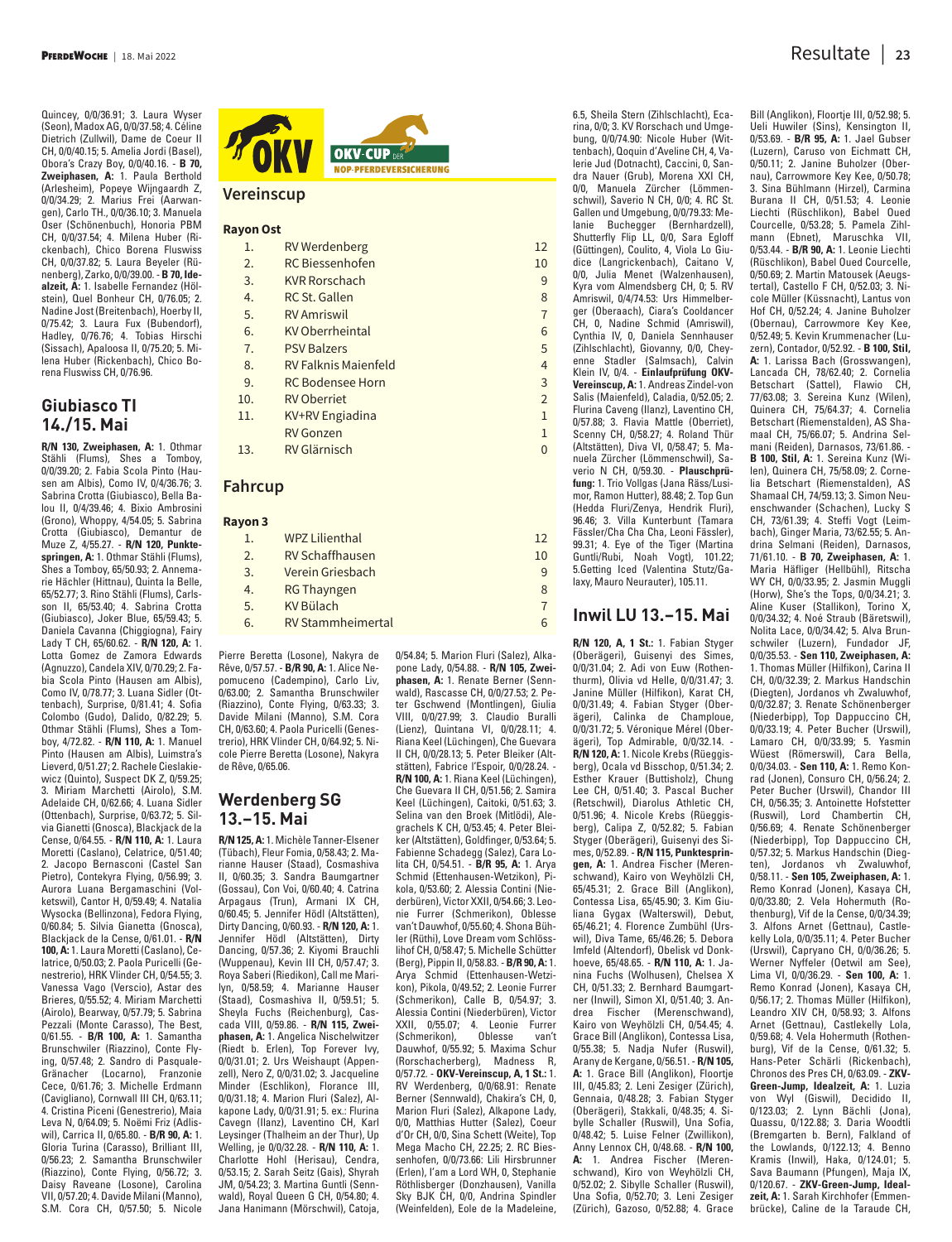0/110.55; 2. Esther Trutmann (Rain), Galwaybay Misty Eyes, 0/109.84; 3. Erika Aregger (Horw), Camiro VI, 0/112.36; 4. Silja Lang (Römerswil), Kilcogy Dawn, 0/107.68; 5. Marina Hannig (Langnau am Albis), Fahrenheit's Queen, 117.16. - **Equipenspringen, 80–90, A:** 1. Team Meiengrüne, 0/78.70: Erika Aregger (Horw), Hiawatha III CH, Benno Kramis (Inwil), Haka; 2. Alpenpony Cruiser, 0/82.96: Janine Buholzer (Obernau), Ballycullane Stud, Jasmin Muggli (Horw), Carrowmore Key Kee; 3. Chli und Gross, 0/86.75: Andrea Knüsel (Rotkreuz), Volpino II CH, Sarah Wagner (Luzern), Grey Elegance; 4. Bastbuddies, 0/88.03: Christoph Götsch (Luzern), Sullivan, Martina Lang (Gelfingen), Kayro CH; 5. Tschifeler on Slow Motion, 0/93.44: Jamie von Wyl (Giswil), Airforce One, Luzia von Wyl (Giswil), Decidido II.

### **Zauggenried BE 13.–15. Mai**

**R/N 115, Zweiphasen, A:** 1. Stefanie Bürki (Uetendorf), Velvet B, 0/0/29.44; 2. Matthias Kunz (Kernenried), Corlion von Hof CH, 0/0/29.91; 3. Michèle Hinz (Salvenach), Coolman von Worrenberg, 0/0/30.69; 4. Nathalie Vianin (Donatyre), Caprice de Jennika Z, 0/0/30.79; 5. Christine Wampfler (Kirchberg), Cadiz d'Aveline CH, 0/0/30.86. - **R/N 110, A:** 1. Guy Schneider Knutti (Meinisberg), Cador des Pres CH, 0/62.57; 2. Maya Eng (Lengnau), Esperanza E CH, 0/67.64; 3. Michèle Hinz (Salvenach), Coolman von Worrenberg, 0/67.88; 4. Vanessa Rufer (Schalunen), Amica Optima, 0/67.99; 5. Stefanie Bürki (Uetendorf), Velvet B, 0/68.39. - **R/N 105, A:** 1. Sacha Däppen (Wasen i. E.), GB Sir Carino CH, 0/58.14; 2. Regula Berger (Belp), Kalista, 0/60.49; 3. René Kocher (Büren an der Aare), Pearl vom Heudorf CH, 0/61.57; 4. Isabelle Rensen (Hindelbank), HRK Ulyfee CH, 0/61.80; 5. Maya Eng (Lengnau), Bojana CH, 0/62.33. - **R/N 100, A:** 1. Martina Schenk (Gümmenen), Kannan Boy, 0/62.02; 2. Christine Wampfler (Kirchberg), Happiness B, 0/65.86; 3. Sacha Däppen (Wasen i. E.), GB Sir Carino CH, 0/66.27; 4. Eva Weber (Schwanden i. E.), Jolie Selini Z, 0/67.28; 5. Melanie Ackermann (Graben), Cassina S, 0/68.57. - **B/R 95, A:** 1. Elina Stettler (Bern), Sahia, 0/59.50; 2. Fränzi Mühlethaler (Unterlangenegg), Rakish's Brown Sugar CH, 0/60.97; 3. Martina Novo (Bern), Giramonte di Cassini, 0/62.73; 4. Andreas Vogt (Diemerswil), Cornetina AVD, 0/63.20; 5. Birgitta Schweizer (Bern), Ducati Z CH, 0/63.59. - **B/R 90, A:** 1. Nadia Baumgartner (Bern), Tennessee Z CH, 0/71.33; 2. Selina Flury (Günsberg), Black Star, 0/71.46; 3. Sacha Däppen (Wasen i. E.), Cochise des Pres CH, 0/72.71; 4. Simea Rindlisbacher (Signau), Cool Fly E, 0/72.74; 5. Fränzi Mühlethaler (Unterlangenegg), Rakish's Brown Sugar CH, 0/73.70. - **B 80, Zweiphasen, A:** 1. Julie Léane Chapatte (Villeret), Happyness, 0/0/29.77; 2. Nalani Rükgauer (Bolligen), Lema Tinkle Bell, 0/0/32.56; 3. Lea Spring (Thun), Mrs. Moonlight Drennhusen, 0/0/32.80; 4. Sophie von Gunten (Sigriswil), Lully's My Girl, 0/0/33.97; 5. Sarah Ruys (Jegenstorf), Chucas' Jack, 0/0/35.85. - **B 65, Zweiphasen, A:** 1. Ursina Burkhard (Kirchberg), Padova S CH, 0/0/28.31; 2. Lia Dalhäuser (Selzach),

bach (Seewil), Dadiva do Nazario, 0/0/31.96; 4. Sandra Piller (Arch), Rika IV CH, 0/0/32.30; 5. Annika Aeschlimann (Aegerten), Malik XI, 0/0/32.55. - **Equipenspringen, 70–90, A:** 1. D'Wiber mit dä schöne Fribärger, 0/75.88: Svenja Bruni (Noflen), Helwyne CH, Kaja Stegmann (Süderen), Lorena IIN CH; 2. Rütiflizzer, 0/77.65: Jil Schneider (Rüti b. Lyssach), Moonlight VIII, Rolf Schneider (Rüti b. Lyssach), Nevada B; 3. Shit hannens, 0/81.13: Melanie Leuthardt (St. Ursen), Bacardi IV, Sara Leuthardt (St. Ursen), Lasko de la Ventoliere CH; 4. Krise Wiiber, 0/82.93: Elena Canino (Kyburg-Buchegg), ACK Bond Girl CH, Noëlle Nina Kurt (Krälligen), Abercrombie B; 5. Wundertüte, 0/84.34: Cornelia Bichsel (Ittigen), Bucephal, Jessica Müller (Worblaufen), Quentin VII. - **FM/HF3, 90, Zweiphasen, A:** 1. Olivier Meyer (Formangueires), Hiloire CH, 0/0/29.90; 2. Tamara Fawer (Siselen), Leming CH, 0/0/30.65; 3. Olivier Meyer (Formangueires), Historique II CH, 0/0/32.29; 4. David Bruni (Uetendorf), Heiko II CH, 0/0/34.56; 5. Eveline Baumann (Schwarzenburg), Camillo XXIII CH, 0/0/35.43. - **90, A:** 1. Olivier Meyer (Formangueires), Hiloire CH, 0/62.39; 2. Catherine Bourget (Wünnewil), Neo v. Brüggacher CH, 0/68.72; 3. Olivier Meyer (Formangueires), Historique II CH, 4/55.33; 4. Tamara Fawer (Siselen), Leming CH, 4/58.20; 5. Eveline Baumann (Schwarzenburg), Camillo XXIII CH, 4/68.59. - **FM/HF2, 80, Zweiphasen, A:** 1. Adrian Baumgartner (Langnau i. E.), Don Adriano CH, 0/0/28.63; 2. Lilian Mätzener (Niederrohrdorf), Harmonie CH, 0/0/31.80; 3. Olivier Meyer (Formangueires), Don Adonis CH, 0/0/31.92; 4. Cheyenne Dubois (Lamboing), Diane XV CH, 0/0/31.94; 5. Fabienne Müller (Hilfikon), Naomi XIV CH, 0/0/32.12. - **80, A:** 1. Adrian Baumgartner (Langnau i. E.), Don Adriano CH, 0/51.82; 2. Joëlle Poncet (Orient), Nola de Seve CH, 0/52.57; 3. Claire Peyraud (Lossy), N'Joy CH, 0/58.87; 4. Stefanie Lang (Sigigen), Happy Boy II CH, 0/59.06; 5. Marco Baumgartner (Langnau i. E.), Nino V CH, 0/59.29. - **FM/HF1, 70, Zweiphasen, A:** 1. Michaela Hirschi (Oberfrittenbach), Flicka XLI CH, 0/0/35.66; 2. Vera Perle (St. Antoni), Norah de la Perle CH, 0/0/47.05; 3. Lou Zaugg (Kallnach), Condor IV CH, 0/4/43.53; 4. Regula Basler (Maisprach), Leo PBM CH, 0/4/47.59; 5. Lynn Alexa Kocher (Jeuss), Ciara X, 4/54.72. - **70, A:** 1. Lou Zaugg (Kallnach), Condor IV CH, 0/75.66; 2. Martina Schnk (Gümmenen), Louange CH, 4/67.47; 3. Michaela Hirschi (Oberfrittenbach), Flicka XLI CH, 4/72.44; 4. Lynn Alexa Kocher (Jeuss), Ciara X, 4/76.15; 5. Regula Basler (Maisprach), Leo PBM CH, 8/86.52.

Levin IX, 0/0/30.86; 3. Manuela Du-



# **Nachtrag CDI4\* Mannheim (GER)**

**Grand-Prix-Kür:** 1. Dorothee Schneider (GER), Faustus, 81.045; 2. Chris -

toph Koschel (GER), Dünensee, 75.760; 3. Franz Trischberger (GER), DSP James Bond, 75.150; 4. Lisa-Maria Klössinger (GER), FBW Daktari, 73.625; 5. Estelle Wettstein (SUI), Great Escape Camelot, 72.915. - **CDN, St. Georg:** 1. Andrina Suter (SUI), Briatore NRW, 76.561; 2. Andrina Suter (SUI), Del Curto, 74.732.

NATIONAL

### **Cureglia TI 13.–15. Mai**

**Grand Prix:** 1. Elena Fernandez (Holziken), Sueno II, 71.63; 2. ex.: Philine Brunner (Lugano), Straight Horse Don Tamino, Patricia Schärli (Mooslerau), Bailando II, je 66.37; 4. Barbara Bertschinger (Aeugst am Albis), Sonnenbergs Solisco CH, 66.00; 5. Barbara Bertschinger (Aeugst am Albis), Sir Schiwago, 64.53. - **Intermédiaire II:** 1. Andrina Suter (Thayngen), GB Rapace, 66.93; 2. Alexander Susmelj (Ebikon), Smeyers Sonny Star, 64.34; 3. Barbara von Grebel (Grüningen), Crystal Blue, 63.95; 4. Barbara Bertschinger (Aeugst am Albis), Sonnenbergs Solisco CH, 63.46; 5. Sonja Ramseier (Wettswil am Albis), Decision II, 63.29. - **St. Georg:** 1. Andrina Suter (Thayngen), Q Sieben, 70.75; 2. Priska Reutimann (Gossau), Charm, 69.52; 3. Barbara von Grebel (Grüningen), Crystal Blue, 67.81; 4. Corinne Sélébam Alt (Dintikon), Summerdream, 67.73; 5. Patricia Sarasin (Niederbüren), Bullitt, 66.93. - **S 32/60:** 1. Andrina Suter (Thayngen), Q Sieben, 69.52; 2. Barbara von Grebel (Grüningen), Crystal Blue, 67.85; 3. Corinne Sélébam Alt (Dintikon), Summerdream, 67.28; 4. Carina Schaurte (Neerach), Vio Vittorio, 66.97; 5. Corinne Sélébam Alt (Dintikon), Sanremo CH, 66.71. - **M 25/60:** 1. Andrina Suter (Thayngen), Q Sieben, 72.36; 2. Simone Zuffelatto (Zumikon), Fürst Almeo, 71.14; 3. Nina Ehrensperger (Wettingen), Fidelio von Worrenberg CH, 68.50; 4. Fabio Tino (Wollerau), Baudolino, 68.37; 5. Lou-Lara Hintermann (Ehrendingen), Dumbledore V, 67.89. - **M 22/60:** 1. Isabel Jüstrich (Frauenfeld), Rose Time, 71.06; 2. Simone Zuffelatto (Zumikon), Fürst Almeo, 70.05; 3. Fabio Tino (Wollerau), Fibonacci, 69.40; 4. Rachele Bancora (Taverne), Scrabble, 67.22; 5. Dominique Suter (Dörflingen), Hot Shot, 66.94. - **L 16/60:** 1. Simonne Späth (Oetwil am See), Geniel, 69.35; 2. Dominique Suter (Dörflingen), Raphael, 69.17; 3. Dominique Suter (Dörflingen), Feneda, 68.84; 4. Liah Hefti (San Antonino), Suntory, 66.62; 5. Maya Hildebrant (Banco), Lema Dame Blanche CH, 65.56. - **L 14/60:** 1. Simonne Späth (Oetwil am See), Geniel, 68.73; 2. Dominique Suter (Dörflingen), Feneda, 68.33; 3. Sabine Salm (Lenzburg), Dolce Divina CH, 67.21; 4. Liah Hefti (San Antonino), Suntory, 66.91; 5. Maya Hildebrant (Banco), Lema Dame Blanche CH, 66.42. - **GA 04/60:** 1. Michèle Schildknecht (Tübach), Tiffany VI, 69.69; 2. Silvana Geisshüsler (Zürich), Bumblebee CH, 68.44; 3. Federica Staedler (Comano), Goldwin du Velie CH, 66.72; 4. Tina Haller (Boniswil), Cacao CH, 64.84; 5. Annabella Abate (Magliaso), Donnerknall, 63.59. - **GA 02/60:** 1. Silvana Geisshüsler (Zü-

rich), Bumblebee CH, 67.11; 2. Mi-

chèle Schildknecht (Tübach), Tiffany VI, 66.09; 3. Tina Haller (Boniswil), Cacao CH, 65.70; 4. Laura Cippà (Kradolf), Obvio, 63.05; 5. Lisa de Berti (Novazzano), Livorno II, 62.81.

# **Roggwil BE 13.–15. Mai**

**St. Georg:** 1. Markus Graf (Dielsdorf), Franklin Benjamin, 73.29; 2. Birgit Wientzek Pläge (Balm b. Günsberg), Ascona XII, 71.49; 3. Charlotte Lenherr (Pfyn), Gentleman XIV, 70.53; 4. Markus Graf (Dielsdorf), Dantino CH, 70.44; 5. Christiane Flury (Deitingen), Beau Rivage, 68.95. - **M 27/60:** 1. Birgit Wientzek Pläge (Balm b. Günsberg), Ascona XII, 70.93; 2. Sandra Meier (Zürich), Florence, 67.79; 3. Anina Müller (Münchwilen), Jazzo Hojris, 66.72; 4. Veronika Linsmayer (Basel), Da Vinci du Perchet CH, 66.23; 5. Christiane Flury (Deitingen), Candy Boy III, 66.13. - **M 24/60:** 1. Myrta Zbinden (Dielsdorf), King du Perchet CH, 68.11; 2. Markus Graf (Dielsdorf), Bob Dylan M, 67.93; 3. Ronald Scholten (Rifferswil), Sir Donovan Live CH, 67.75; 4. Sandra Meier (Zürich), Florence, 67.39; 5. Sandra Meier (Zürich), Dream Girl VI, 67.16. - **L 16/60:** 1. Käthi Ziörjen (Wetzikon), Blue Ruby KWG CH, 68.82; 2. Cathrin Christian (Wabern), Fine III, 67.71; 3. Julia Briner (Stäfa), Da Vinci XVIII, 66.67; 4. Janine Reznar (Nesselnbach), Quelle Belle, 66.46; 5. Sarina Thommen (Bennwil), Indira HBO PSZD CH, 65.35. - **L 14/60:** 1. Stefanie Scheitlin (Oberwil), Bella XXIX, 68.46; 2. Christa Bächer (Lostorf), Fun Time II CH, 67.87; 3. Esther Andres (Wynau), Lexus X, 67.50; 4. Myrta Zbinden (Dielsdorf), Fidertraum CH, 67.43; 5. Sarina Thommen (Bennwil), Indira HBO PSZD CH, 67.06. - **L 12/60:** 1. Stefanie Scheitlin (Oberwil), Bella XXIX, 68.87; 2. Chris ta Bächer (Lostorf), Fun Time II CH, 68.15; 3. Käthi Ziörjen (Wetzikon), DG' Fürst Fabello, 67.82; 4. Ronald Scholten (Rifferswil), Farah Diva GS CH, 67.26; 5. ex.: Esther Andres (Wynau), Lexus X, Miriam Kunz (Zofingen), Diamond Dust, je 66.94. - **GA, à la carte:** 1. Fabienne Senn (Olten), Saymond, 68.86; 2. Nancy Meier (Diessbach b. Büren), Borlonda de Digoin CH, 67.19; 3. Tamara Blunier (Ipsach), Sayonara MBTK CH, 66.14; 4. Céline Kohler (Bettlach), Sky Dancer II CH, 66.08; 5. ex.: Rose-Marie Crevoiserat (Court), Oxyle de Meuyrattes CH, Melanie Gosny (Burgdorf), Kaja III CH, je 65.75. - **GA 02/60:** 1. Julia Bitterli (Roggwil), Parfait d'Amour van Rozendycke, 69.22; 2. Fabienne Senn (Olten), Saymond, 67.50; 3. Alexandra Stein (Bern), Landina Rosa CH, 67.34; 4. Tanja Wehrli (Kaltacker), Flipper II, 66.17; 5. Stefanie Dürst (Oberlunkhofen), Insider H, 66.02.

### **Sion VS 14./15. Mai**

**M, à la carte:** 1. Sabrina Rietiker (Baar), Drama Queen II, 69.10; 2. Céline Eugster Kilchherr (Founex), GB Fiorenza, 68.20; 3. Alenka Jochems (Versoix), Quatro Hit, 67.57; 4. François Gisiger (Puidoux), Sir Djones, 66.14; 5. Fabian Schramm (Bex), Francisco, 66.06. - **M 22/60:** 1. Sabrina Rietiker (Baar), Drama Queen II, 69.12; 2. Alenka Jochems (Versoix), Quatro

Hit, 68.52; 3. Céline Eugster Kilchherr (Founex), GB Fiorenza, 68.33; 4. François Gisiger (Puidoux), 65.83; 5. François Gisiger (Puidoux), F. Latika, 65.74.

- **L, à la carte:** 1. Nathalie Meyer (Nyon), Quando Hit, 68.19; 2. Marilyse Ruffieux (Echarlens), Eclat des Montas, 66.18; 3. Mathilde Cruchet (Lausanne), Quaks, 66.04; 4. Renée Bosshard (Lugnorre), Full House, 65.56; 5. Marnie Biselx (Noville), Con Amour SPM CH, 65.35. - **L 12/60:** 1. Fabiann Schramm (Bex), Dumbledore IV, 71.13; 2. Alexia Florey (Salgesch), Divine V, 68.39; 3. Lorène Grangier (Aproz), Romane des Pres CH, 66.85; 4. Nathalie Meyer (Nyon), Quando Hit, 66.69; 5. Marnie Biselx (Noville), Con Amour SPM CH, 65.48. - **GA, à la carte:** 1. Marion Schoettker (Morrens), Felissimo, 71.48; 2. Emely Stöp-(Baltschieder), Ballyskeagh Sport, 67.81; 3. Karine Barman (Troistorrents), Datt Lyne, 67.66; 4. Marion Schoettker (Morrens), Collin IX, 66.36; 5. Lara Mattei (Sion), Cranberry B, 66.02. - **GA 08/60:** 1. Elise Bovigny (Cottens), Sonic du Ripel, 66.00; 2. Niederhäusern (Schwarzenburg), Don Verdi CH, 65.75; 3. Alizée Rigolet (Rolle), Wolff S, 64.25; 4. Olivier Marti (Corserey), Oxyberon de la Comtee CH, 63.50; 5. Aude Collaud (Corcelles-sur-Chavornay), Top Gun du Praz Bozon CH, 63.17. - **GA 04/60:** 1. Emilie Michaud (Versegères), Mondy Bel, 68.52; 2. Tamara Roh (Granges), Firefly III, 68.28; 3. Karine Barman (Troistorrents), Datt Lyne, 67.89; 4. Cléa Catsicas (Lausanne), Coco M, 63.28; 5. Katia Anthamatten (Montana), Magno, 62.19.



### **Pratoni del Vivaro (ITA) 12.–15. Mai**

**CCIO4\*, Einzel:** 1. Robin Godel (SUI), Grandeur de Lully, 26.4; 2. Ingrid Klimke (GER), Equistros Siena just do it, 27.9; 3. Nicolas Touzaint (FRA), Absolut Gold HDC, 29.4; 4. Tim Price (NZL), Falco, 32.2; 5. Nadja Minder (SUI), Toblerone CH, 33.1; 8. Mélody Johner (SUI), Toubleu de Rueire, 35.4; 18. Nadja Minder (SUI), Aquila B CH, 39.9; 24. Beat Sax (SUI), Secret IV, 44.1. - **Team:** 1. Schweiz, 94.9: Robin Godel, Grandeur de Lully, 26.4, Nadja Minder, Toblerone CH, 33.1, Beat Sax, Secret IV, 44.1, Mélody Johner, Toubleu de Rueire, 35.4; 2. Frankreich, 99.1: Nicolas Touzaint, Absolut Gold HDC, 29.4, Christopher Six, Totem de Brecey, 34.3, Maxime Livio, Api de Libaire, 35.4, Karim Florent Laghouag, Triton Fontaine, 1000.0; 3. Schweden, 113.6: Aminda Ingulfson, Joystick, 37.8, Malin Josefsson, Golden Midnight, 37.9, Sara Algotsson Ostholt, Chicuelo, 37.9, Sofia Sjöborg, Bryjamolga vh Marienshof Z, 59.0; 4. Neuseeland, 124.1: Tim Price, Falco, 32.2, Amanda Pottinger, Good Timing, 39.0, Jesse Campbell, Diachello, 52.9, Jonelle Price, Faerie Magnifico, 114.9; 5. Italien, 133.7: Susanna Bordone, Imperial vd Holtakkers, 38.3, Emiliano Portale, Aracne dell'Esercito Italiano, 43.5, Pietro Sandei, Rubis de Prere, 51.9, Evelina Bertoli, Fidjy des